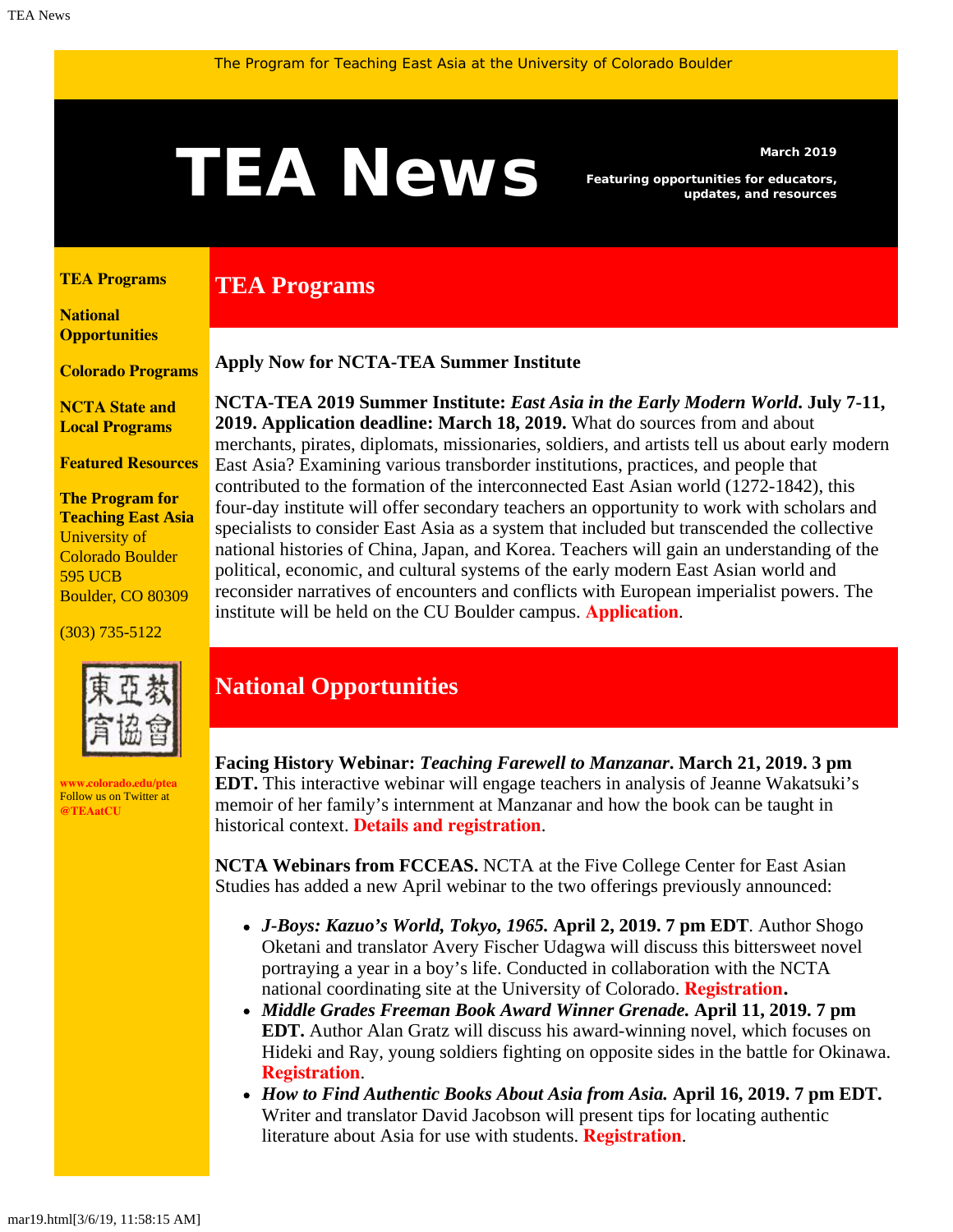**Nominations for Elgin Heinz Outstanding Teacher Award Now Open. Application deadline: May 15, 2019.** This award given to full-time K-12 classroom teachers in the United States recognizes teachers' sustained commitment to "improving mutual understanding between Americans and Japanese" and their "significant contribution to enhancing students' knowledge of Japan." In 2019 the award will be given in the humanities category only. Candidates for the award can be nominated by others or apply on their own behalf. For more information, visit the United States-Japan Foundation **[website](https://us-jf.org/programs/elgin-heinz-teacher-awards/)**.

**University of Virginia Rare Book School. June 2 – August 2, 2019.** The University of Virginia offers a variety of five-day intensive courses focused on the history of manuscript, print, and digital materials. Three of the courses especially relevant to East Asian studies are:

- *Japanese Prints and Illustrated Books in Context,* **June 2-7,** in Philadelphia. Taught by Julie Nelson Davis, University of Pennsylvania.
- *The History of the Book in China to 1368,* **July 7-12,** and *The History of the Book in China from 1368,* **July 21-26**, in Charlottesville. Both taught by Soren Edgren, Princeton University.
- *The History of Books and Printing in Korea,* July 28 August 2, in Cambridge, MA. Taught by Beth McKillop, Victoria and Albert Museum.

More information **[here](http://www.rarebookschool.org/)**.

### *Previously Announced National Programs*

**Korean History and Culture Seminar. June 24-28, 2019. Application deadline: March 15, 2019.** National Korean Studies and the Korean Cultural Center LA present this free seminar for K-16 educators in the United States. Participants will learn from prominent scholars; become familiar with Korean literature, including *sijo* (poetry); receive resources; and enjoy Korean cultural experiences. For more information and to register, visit the seminar **[website](http://koreanseminar.org/register)**.

**NCTA Teaching East Asian Literature Workshop. July 7-12, 2019. Application deadline: March 29, 2019.** The East Asian Studies Center at Indiana University presents this weeklong workshop. Each day professors will lecture and facilitate discussions on traditional and modern history and literature of China, Japan, and Korea, followed by strategy sessions on how to teach the works at the high school level. Daily cultural activities and film screenings will also be featured. For more information, visit the EASC **[website](https://easc.indiana.edu/programs/ncta-programs/ncta-summer-literature-workshop.html)**.

**Asia for Educators-NCTA Online Book Groups.** The NCTA national coordinating site at Columbia University is continuing its online book groups this spring. Upcoming groups, both in the graphic novels series, are:

- *Little White Duck: A Childhood in China*. **April 3-30, 2019.**
- *The Color of Earth and the Color of Heaven.* **May 8 –** J**uly 2, 2019.**

For more information and to register, visit the Asia for Educators **[website](http://asiaforeducators.org/course/index.php?categoryid=41)**.

**NCTA Summer Institute:** *Tradition, Exchange, and Innovation in Art***. July 15-19, 2019.** Open to K-12 teachers nationally, this institute presented by the East Asia Resource Center at the University of Washington will focus on the production of such art forms as scrolls, woodblock prints, ceramics, and architectural forms as episodes in exchange and innovation. For more information, visit the EARC **[website](https://jsis.washington.edu/earc/tradition-exchange-and-innovation-in-art-an-introduction-to-east-asian-visual-culture-and-beyond/)**.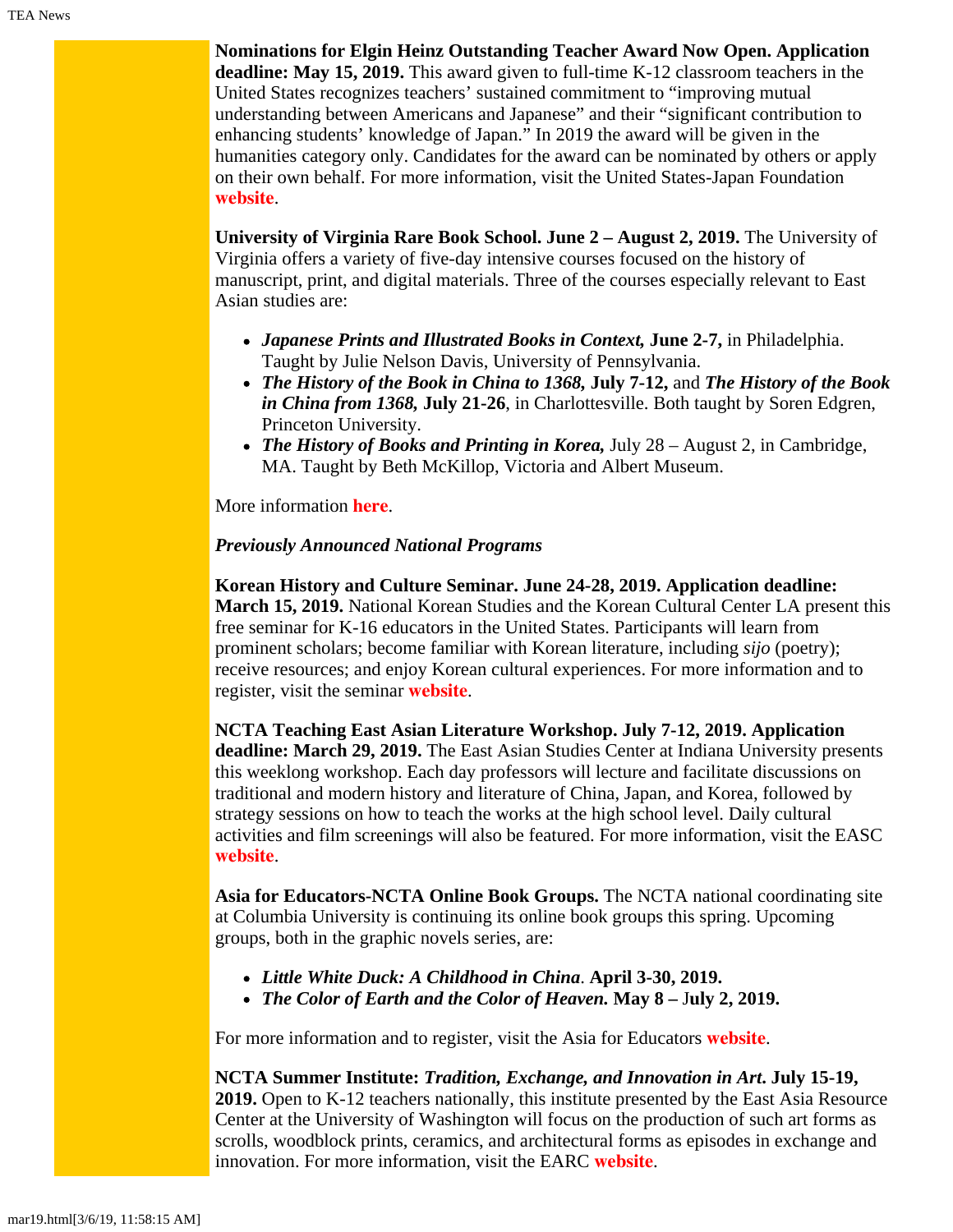**Mongolia Field School. July 29 – August 16, 2019. Application deadline: April 30,**

**2019.** The American Center for Mongolian Studies offers this field research program for people interested in Mongolia's unique history, culture, and contemporary issues. Participants can concentrate on one of three topics: public archeology, migration studies, and renewable energy. Costs are \$2900 tuition plus travel to and from Ulaanbaatar. Scholarships are available. For more information, visit the ACMS **[website](https://www.mongoliacenter.org/acms-mongolia-field-school-2019/)**.

# **Colorado Programs**

**Exhibition:** *Snapshots of China's Cultural Revolution.* **March – July, 2019.** The Global Village Museum of Arts and Cultures (200 W. Mountain Ave., Fort Collins) is presenting a display of prints, household articles, and propagandist items from the 10-year Cultural Revolution (1966 to 1976). More information is available at the museum **[website](http://globalvillagemuseum.org/)**.

**Panel Discussion:** *The Beauty of Japanese Jomon Pottery: Techniques, Tradition and Culture.* **March 19, 2019. 6:30 pm.** The Center for Asian Studies presents this panel featuring three contemporary Japanese ceramic artists, who will discuss the ancient art of Jomon pottery, its techniques, styles, and cultural significance in Japan. The event will be held in 1B20 in the Visual Arts Complex on the CU Boulder campus. **[More information](https://www.colorado.edu/cas/beauty-japanese-jomon-pottery-techniques-tradition-and-culture-20190319)**.

**Children's Festival of Stories 2019. March 22 (educator event), 6-8 pm, and 23 (public event), 10 am – 3 pm.** Among the authors featured at this free annual event will be Andrea Wang, who wrote *The Nian Monster*, as well as *Magic Ramen,* a biography of the inventor of instant ramen, Momofuku Ando. The festival will be held at the Highlands Masonic Events Center (3550 Federal Blvd., Denver). **[More information](https://www.denvercfos.com/)**.

# <span id="page-2-0"></span>**NCTA State and Local Programs**

**Ohio NCTA Seminar:** *East Asia.* **June 10-14, 2019. Registration deadline: April 1, 2019.** This NCTA seminar will examine major trends, global issues, and historic foundations that shape East Asian society, starting with the eighth century and ending in the contemporary era. The seminar will be held on the campus of Ohio State University. More information **[here](https://easc.osu.edu/ncta)**.

# <span id="page-2-1"></span>**Featured Resources**

The Winter 2018 issue of *Education about Asia* includes a special section focused on "*What Should We Know About Asia?*" The section marks the 20th anniversary of NCTA with such features as an interview with the Freeman Foundation's president, Graeme Freeman; an article making the case for integrating literature into history courses; country-specific articles on teaching about Asia; and more. Check out the issue **[here](http://www.asian-studies.org/asia-now/entryid/189)**.

*Bodies and Structures* is an interesting platform for researching and teaching spatial